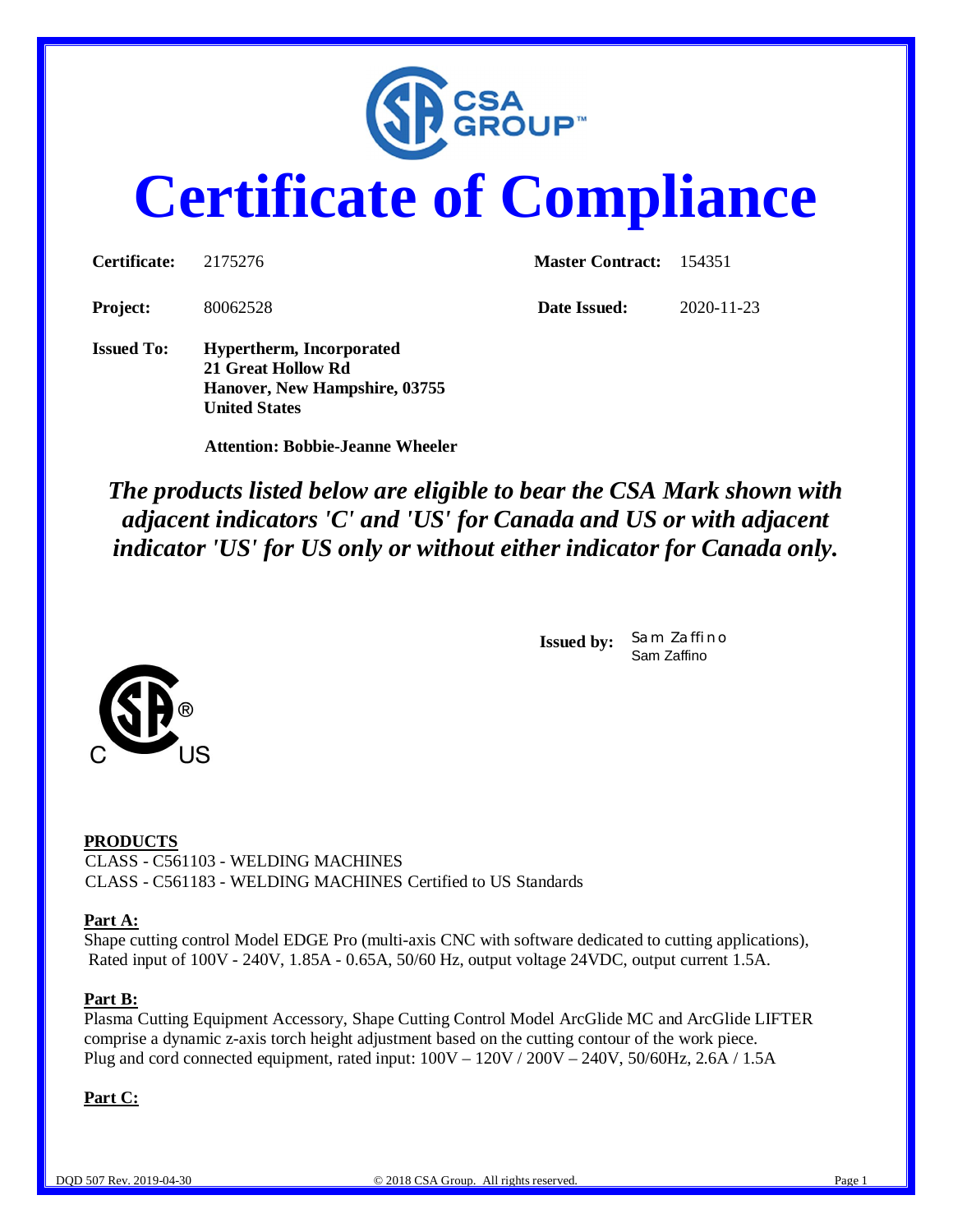

**Certificate:** 2175276 **Project:** 80062528

**Master Contract:** 154351 **Date Issued: 2020-11-23**

Plasma Cutting Equipment Accessory, Shape Cutting Control, Model ArcGlide HMI, auxiliary user interface for dynamic z-axis torch height adjustment.

Plug and cord connected equipment, rated input: 100V – 240V, 50/60Hz, 40mA – 20mA.

#### **Part D:**

Shape Cutting Control Model EDGE Connect (multi-axis CNC with software dedicated to cutting applications), EDGE Connect

Rated Input of 12VDC, 1.85A – 2.0A.

EDGE Connect Y & EDGE Connect TC

Note: The input of this product is intended for use with a CSA and or UL certified AC/DC power supply with appropriate output ratings.

#### **Part E:**

Shape Cutting Control MicroEDGE Pro (multi-axis CNC with software dedicated to cutting applications), Rated Input rating: 100 – 240VAC, 1 phase, 50/60Hz, 1.3 – 0.6A.

Output rating: 24VDC, 1.5A (Picopath and HyPath versions). All outputs rated SELV.

Picopath version provided with up to 15 relay contacts rated 30Vdc, 1A and up to 9 relay contacts rated 30Vdc, 2A. Hypath version provided with up to 24 relay contacts rated 30Vdc, 5A and up to 4 relay contacts rated 30Vdc, 2A.

Pollution degree 2, Installation Category II, Rated Ambient  $0$  to  $40^{\circ}$ C

#### **Part F:**

EDGE Pro Ti Shape Cutting Control EDGE Pro Ti (multi-axis CNC with software dedicated to cutting applications), Input rating: 100 – 240VAC, 1 phase, 50/60Hz, 10.0 – 4.1A. Output rating: All outputs rated SELV. Pollution degree 2, Installation Category II, Rated Ambient  $0$  to  $40^{\circ}$ C

#### **Part G:**

Plasma Cutting Equipment Accessory, Shape Cutting Control Model Sensor PHC is a dynamic z-axis torch height adjustment based on the cutting contour of the work piece. Plug and cord connected equipment, rated input: 100V – 120V / 200V – 240V, 50/60Hz, 1.8A / 0.9A

#### **APPLICABLE REQUIREMENTS**

CAN/CSA-E60974-1:12 Arc Welding Equipment; Part 1: Welding Power Sources ANSI/IEC 60974-1:2008 Arc Welding Equipment; Part 1: Welding Power Source